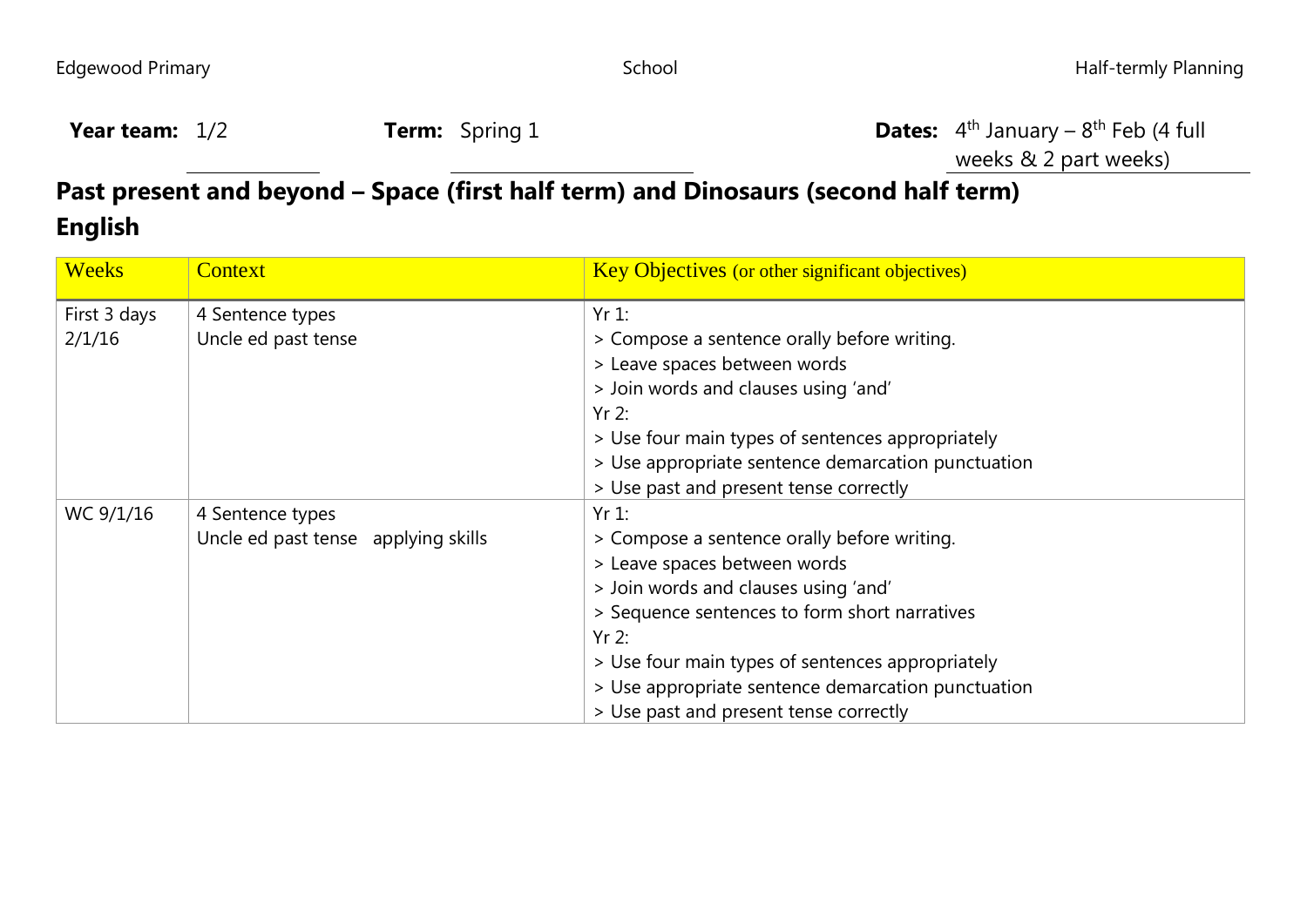| <b>Edgewood Primary</b> |                                                                                                                               | School                                                                                                                                                                                                                                                                                                                                                                                                                                          | Half-termly Planning |
|-------------------------|-------------------------------------------------------------------------------------------------------------------------------|-------------------------------------------------------------------------------------------------------------------------------------------------------------------------------------------------------------------------------------------------------------------------------------------------------------------------------------------------------------------------------------------------------------------------------------------------|----------------------|
| <b>Weeks</b>            | Context                                                                                                                       | Key Objectives (or other significant objectives)                                                                                                                                                                                                                                                                                                                                                                                                |                      |
| WC 16/1/16              | Noun phrase/ 2A sentences                                                                                                     | Y1<br>>Sequence sentences to form short narratives<br>>Read writing aloud audibly and clearly<br>>Leave spaces between words<br>>Join words and clauses using 'and'<br><b>Y2</b><br>>Know some spellings which use variations of standard<br>phonemes<br>>Write for different purposes<br>>Read aloud using appropriate intonation<br>>Use noun phrases<br>>Use some coordinating and subordinating conjunctions<br>>Use commas for a list      |                      |
| WC 23/1/16              | Noun phrase/2A sentences applying skills in<br>a writing genre - story - writing introduction<br>one day then the middle etc. | Y1<br>>Sequence sentences to form short narratives<br>>Read writing aloud audibly and clearly<br>>Leave spaces between words<br>>Join words and clauses using 'and'<br>Y <sub>2</sub><br>>Know some spellings which use variations of standard<br>phonemes<br>>Write for different purposes<br>>Read aloud using appropriate intonation<br>>Use noun phrases<br>>Use some coordinating and subordinating conjunctions<br>>Use commas for a list |                      |
| WC 30/1/16              | Reading skills/ comprehension                                                                                                 | Y1>Understand texts based on prior knowledge or provided information.<br>Y1>Correct inaccurate reading by checking for sense.<br>Y2>Ask and answer questions about the text<br>Y2>predict what might happen based on reading so far                                                                                                                                                                                                             |                      |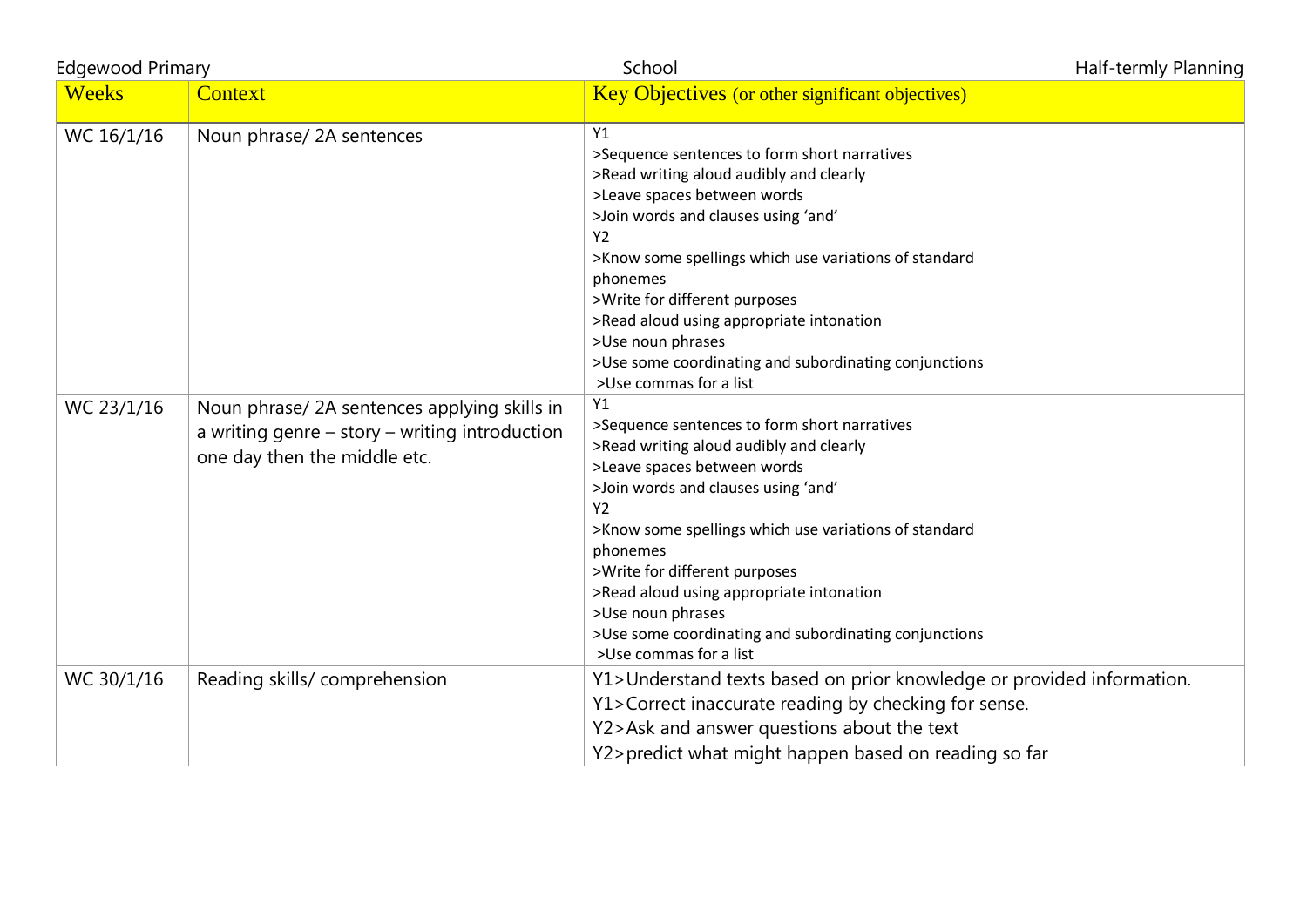| <b>Edgewood Primary</b> |                              | School                                                                                                                                                                                                                                                                                               | Half-termly Planning |
|-------------------------|------------------------------|------------------------------------------------------------------------------------------------------------------------------------------------------------------------------------------------------------------------------------------------------------------------------------------------------|----------------------|
| <b>Weeks</b>            | <b>Context</b>               | <b>Key Objectives</b> (or other significant objectives)                                                                                                                                                                                                                                              |                      |
| WC 6/2/164<br>days      | Reading skills/comprehension | Y1>Correct inaccurate reading by checking for sense.<br>Y1> Understand what is read and explain understanding clearly<br>Y2>Make inferences on the basis of what is being said and done<br>Y2>Ask and answer questions about the text<br>Y2>Explain and discuss understanding of a range of reading. |                      |

## **Mathematics**

| <b>Weeks</b> | <b>Context</b>            | <b>Key Objectives</b> (or other significant objectives)                         |
|--------------|---------------------------|---------------------------------------------------------------------------------|
| First 3 days | Time                      |                                                                                 |
| 2/1/16       |                           |                                                                                 |
|              |                           |                                                                                 |
| WC 9/1/16    | Time                      |                                                                                 |
| WC 16/1/16   | <b>Division</b>           |                                                                                 |
|              |                           |                                                                                 |
| WC 23/1/16   | Recap of other operations | 1>Use number bonds and subtraction facts within 20                              |
|              |                           | $1$ > Add and subtract 1 and 2 digit numbers to 20, inc zero                    |
|              |                           | 2>Recall and use addition and subtraction facts to 20, and derive related facts |
|              |                           | 2>Add and subtract one and two digit numbers, mentally and with objects         |
|              |                           | 2>Calculate simple mathematical statements using 'x'                            |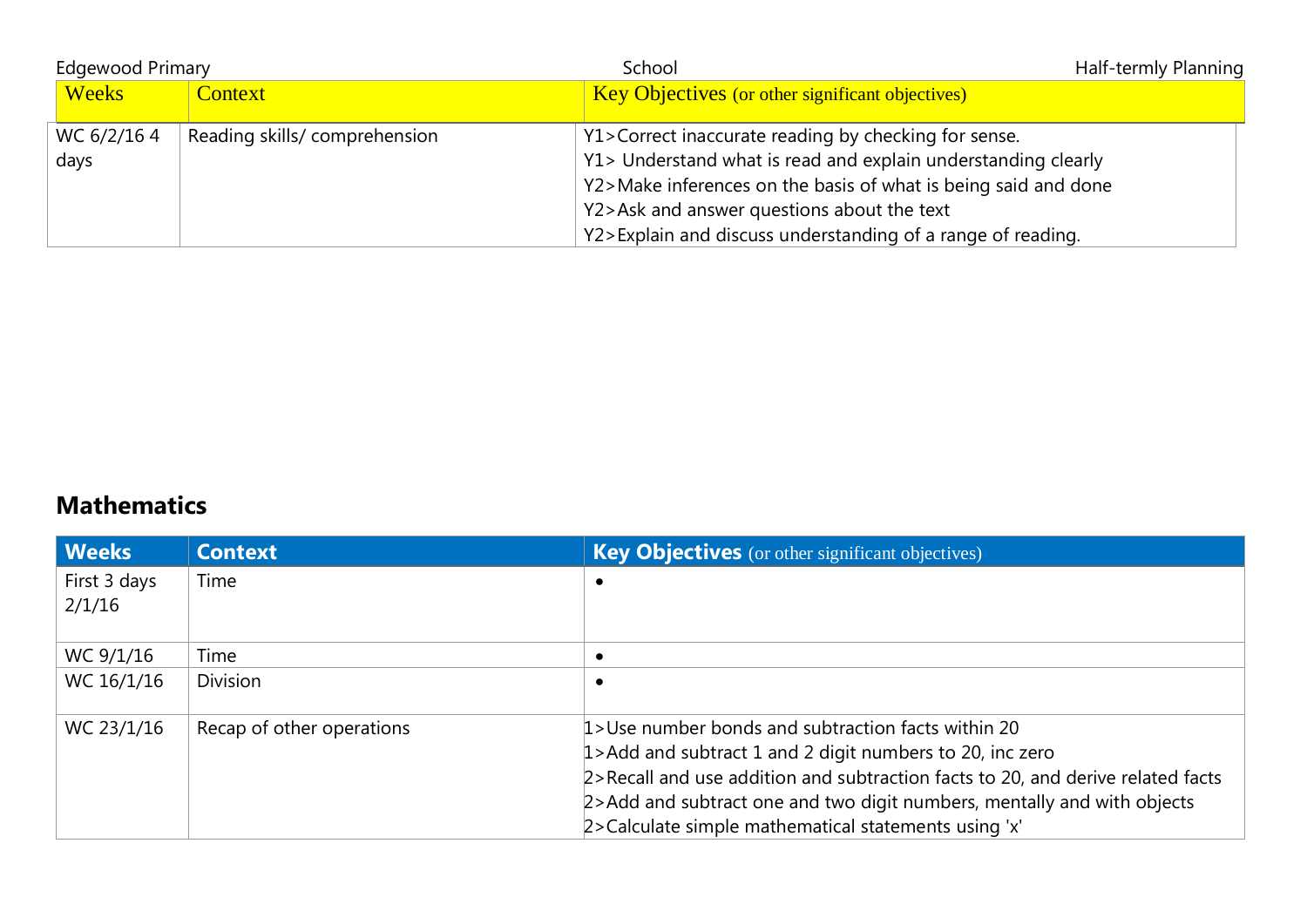| <b>Edgewood Primary</b> |                | School                                                                           | Half-termly Planning |
|-------------------------|----------------|----------------------------------------------------------------------------------|----------------------|
| Weeks                   | <b>Context</b> | <b>Key Objectives</b> (or other significant objectives)                          |                      |
| WC 30/1/16              | Money          | 1> Recognise the value of all coins and notes                                    |                      |
|                         |                | $2$ > Combine amounts of money to make a value including using $f$ and p symbols |                      |
| WC 6/2/164              | Money          | 1> Recognise the value of all coins and notes                                    |                      |
| days                    |                | 1> Add and subtract 1-digit and 2-digit numbers to 20, including zero            |                      |
|                         |                | 2 > Combine amounts of money to make a value including using £ and p symbols     |                      |
|                         |                | 2> Compare and order numbers to 100 using $\lt$ , > and =                        |                      |
|                         |                |                                                                                  |                      |

|                         | Week 1          | Week 2                   | Week 3                           | Week 4         | Week 5                                       | Week 6                                              |  |
|-------------------------|-----------------|--------------------------|----------------------------------|----------------|----------------------------------------------|-----------------------------------------------------|--|
|                         |                 | 9/1/16                   | 16/1/16                          | 23/1/16        | 30/1/16                                      | 6/2/16                                              |  |
|                         | 2/1/163<br>days |                          |                                  |                |                                              |                                                     |  |
| Science                 |                 | Planets/ solar<br>system | Planets/ solar<br>system<br>Moon | Neil Armstrong | Recount writing<br>about the moon<br>landing | <b>Recount writing</b><br>about the moon<br>landing |  |
| Art & Design            |                 |                          | Planet art                       |                |                                              |                                                     |  |
| Computing<br>JM to plan |                 |                          |                                  |                |                                              |                                                     |  |
| Design & Tech           |                 |                          |                                  |                |                                              |                                                     |  |